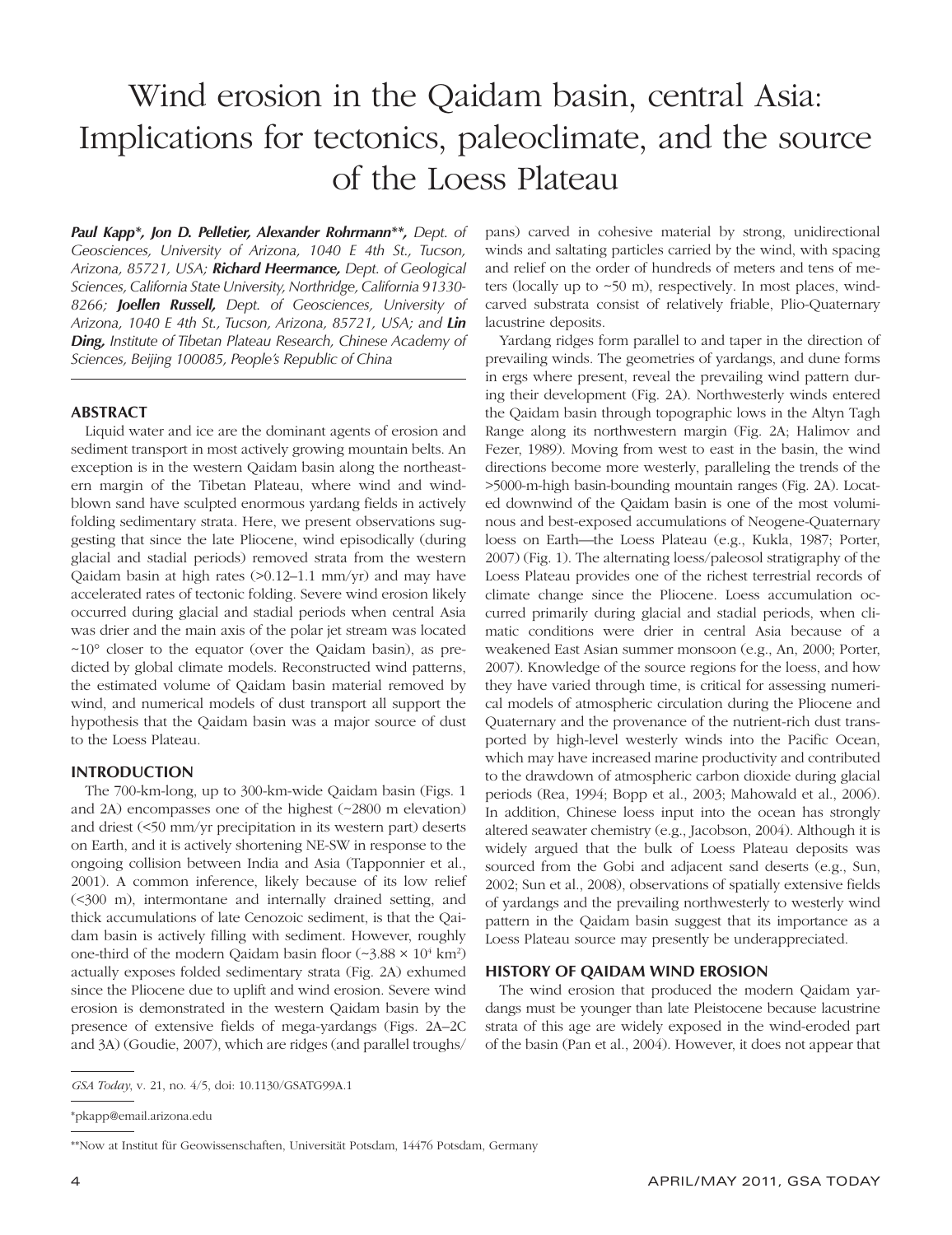the Qaidam basin is presently undergoing severe wind erosion. No major dust-producing wind storms have been documented in the Qaidam during the past ~50 years (Sun et al., 2001). Also, the modern Qaidam yardangs are in many places armored with a decimeter-scale thick crust/paleosol of strongly indurated salt (Fig. 3B). This salt crust is not restricted to lower elevation areas of the basin where the salt could have been rapidly leached from the water table, but it is also in topographically higher areas, consistent with landform stability.

Based on the alternating wet and dry conditions characteristic of interglacial/interstadial and glacial/stadial periods, respectively, in central Asia during the Plio-Quaternary, it seems reasonable to speculate that the Qaidam basin experienced alternating episodes of sediment accumulation and wind erosion



Figure 1. Shaded relief map of central Asia. Light-blue arrows indicate prevailing low-level wind directions. Dark-blue, dashed lines indicate main axis of polar jet stream in modern winter climate (over Gobi Desert; position from An, 2000) and that predicted by global climate models during glacial/stadial episodes (over Qaidam basin ~10° closer to the equator; Toggweiler and Russell, 2008).



Figure 2. (A) Landsat 7 image of Qaidam basin region. Red lines indicate locations of cross sections for which values of erosion, averaged across length of line, were determined (values in white boxes; units in meters). (B) and (C) Google Earth images showing yardang fields that have developed in folded Pliocene-Quaternary sedimentary strata. Spacing between major yardangs is ~100 m. Width of view in 2B is ~50 km.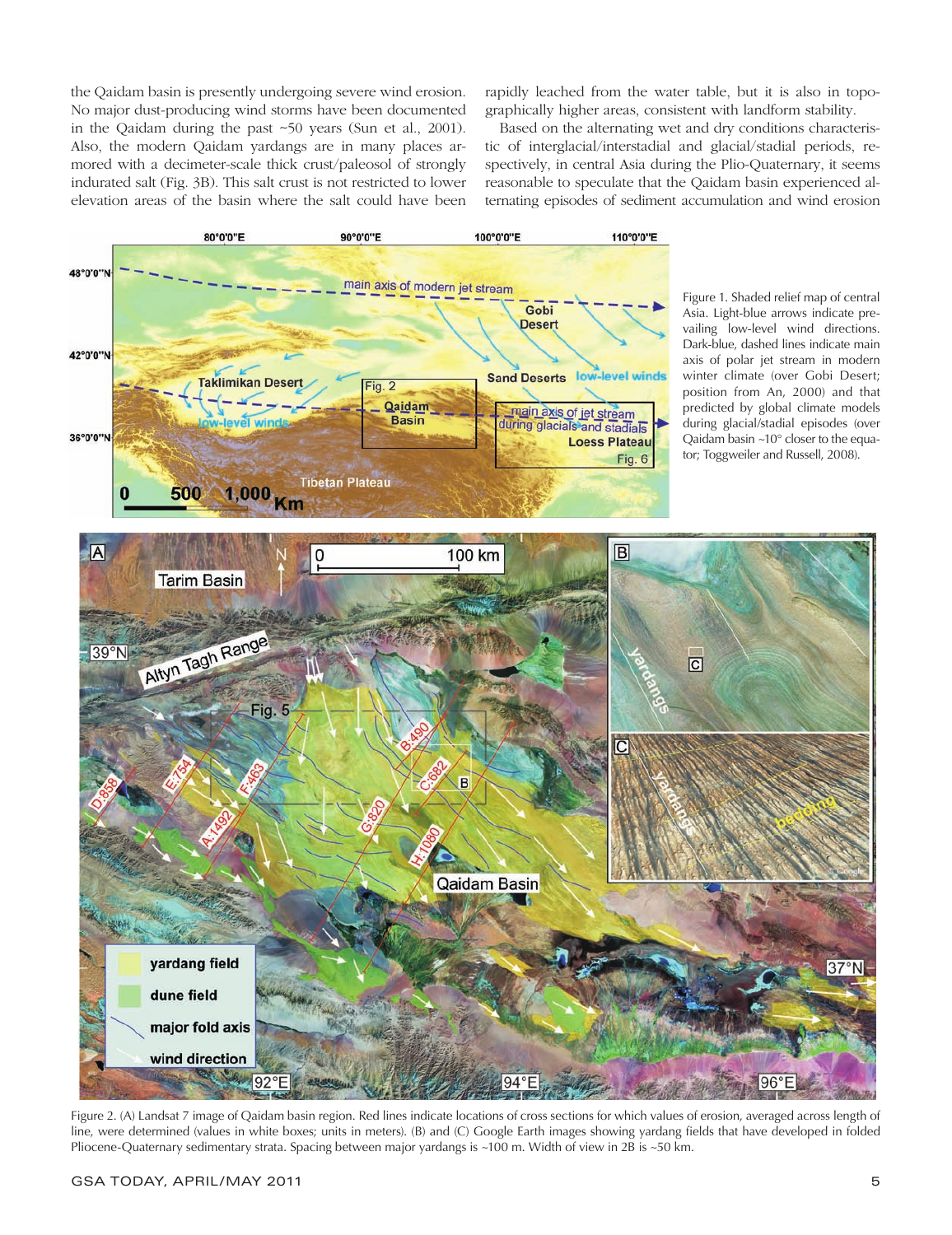

Figure 3. (A) Mega-yardangs sculpted in mainly lacustrine Pleistocene strata within the west-central Qaidam basin. (B) Roadcut exposure looking parallel to long axis of yardang. In many places, yardangs are armored in a resistant salt crust that is here ~35 cm thick. (C) Salt crust and (D) deflation lag deposits interbedded with lower Pleistocene lacustrine strata in the westcentral Qaidam basin.

in phase with Loess Plateau paleosol development and loess accumulation. A supporting, preliminary investigation of Plio-Pleistocene basin fill in the west-central Qaidam basin shows that lacustrine sedimentation was punctuated by periodic episodes of subaerial exposure and wind erosion. The latter is evidenced by the presence of salt paleosols/crusts (Fig. 3C), deflation lag deposits (Fig. 3D), wind-storm deposits, paleopans filled with lacustrine and/or eolian deposits, and even paleoyardangs separating meter-scale parasequences of lacustrine strata (Heermance et al., 2009). Except for perhaps along the crests of large anticlines, which parallel topographic highs in the basin, sediment accumulation during periods of lacustrine deposition must have exceeded the thickness of material removed when wind erosion was active in order to lead to positive net sediment accumulation, the preservation of paleoyardangs, and the significant thicknesses of Plio-Quaternary fill exposed in the region. The ongoing folding in the Qaidam basin coupled with the most recent episode of severe wind erosion led to the preservation and exposure of this stratigraphic (and likely very rich paleoclimatic) record.

# **RATES OF WIND EROSION**

Quaternary wind-erosion rates have not been quantified in the Qaidam basin but must be significant. The modern Qaidam yardangs post-date occupation of large parts of the basin by lakes at sometime between 120 ka and 400 ka (Mischke et al., 2010). The development of yardangs with 50 m of relief requires minimum time-averaged erosion rates in the 0.12–0.42 mm/yr range in the troughs between yardangs, assuming an initial flat surface into which the yardangs were sculpted.

Time-averaged erosion rates can also be estimated over a longer time scale. Industry seismic-reflection profiles show that sediment accumulation was continuous across the entire Qaidam basin until ca. 2.8 Ma, when the appearances of growth strata indicate accelerated growth of folds within the western Qaidam basin (Zhou et al., 2006; Yin et al., 2008). The absence of angular unconformities imaged in ca. 2.8 Ma and older Neogene strata indicate that the erosion of Qaidam basin folds has occurred since 2.8 Ma. We use geological cross sections (Figs. 4 and DR1<sup>1</sup>) to estimate how much strata have been removed from above Qaidam folds since 2.8 Ma (providing estimates of time-averaged erosion rates). Sedimentary deposits younger than 2.8 Ma in the western Qaidam basin are overwhelmingly evaporative lacustrine/playa, indicative of closed-basin conditions (Pan et al., 2004; Fang et al., 2008; Heermance et al., 2009). Hence, removal of sediment from the western Qaidam basin must have occurred by wind.

Hundreds to thousands of meters of strata have been removed from above Qaidam basin folds since ca. 2.8 Ma based on geometric constraints provided by published regional cross sections (Zhou et al., 2006) (Fig. DR1 [see footnote 1]) and our own, more local cross sections constructed from unpublished 1:200,000-scale Chinese geological maps (Fig. 4). The numbers shown for individual cross-section lines (Fig. 2) indicate the line-averaged value of material eroded. These estimates are rough given uncertainties about how stratal thicknesses may vary across anticlines and the fold-growth histories. Encouraging, however, are the similar

<sup>1</sup> GSA supplemental data item 2011135, supplemental cross sections and notes on dust-transport modeling, is available online at www.geosociety.org/ pubs/ft2011.htm. You can also request a copy from *GSA Today,* P.O. Box 9140, Boulder, CO 80301-9140, USA; gsatoday@geosociety.org.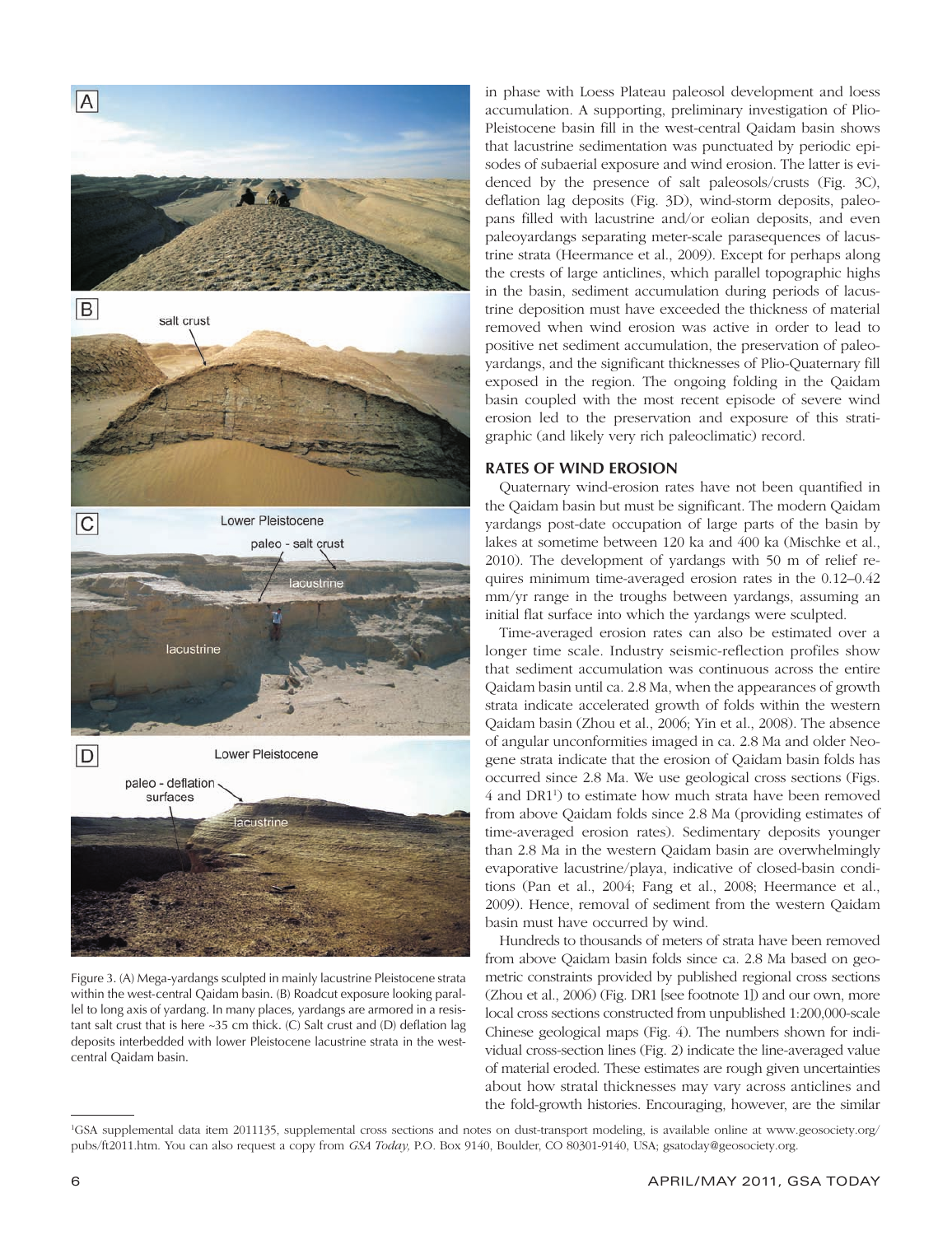

Figure 4. Geological cross sections constructed from unpublished 1:200,000-scale Chinese geological maps, showing minimum estimates of the amount of material removed from above Qaidam basin folds. Locations of lines are indicated on Figure 2. An effort was made to minimize the amount of material eroded, for instance, by thinning or pinching out units above the folds and not including material eroded from above some of the wind-eroded synclines where no bedding orientation data are available. In addition, we are unable to account for the possibly significant episodic wind erosion that could have contributed to thinning of the upper Pliocene and younger units.

values obtained from the local and regional cross sections, and that the basin-wide average erosion value (average of all values weighted by length of cross section = 820 m) is identical to the value determined for the longest line across the central part of the wind-eroded basin (820 m; Fig. 2). This value, in turn, yields a basin-wide average erosion rate of 0.29 mm/yr over the past 2.8 Ma, within the range of the erosion-rate estimates determined using previous lake occupation as a reference datum (0.12– 0.42 mm/yr). There are localized erosion hotspots above anticline crests where up to 3 km of strata have been removed (Figs. 4 and DR1 [see footnote 1]), corresponding to a time-averaged erosion rate of 1.1 mm/yr. These are minimum erosion rate estimates for when wind erosion was active because they are averaged over a time interval when erosion was not continuously active (excluding perhaps along the crests of the largest anticlines) but instead alternated with episodes of sediment accumulation.

## **IMPLICATIONS FOR TECTONIC-CLIMATE INTERACTIONS**

Our estimates of wind-erosion rates in the sandblasted portion of the Qaidam basin are comparable to rates of fluvial and glacial erosion in tectonically active mountain ranges. The efficacy of wind in removing sediment from the Qaidam basin may be attributed to a combination of strong unidirectional winds, the nature of the material being eroded (mainly young, friable lacustrine deposits), and ongoing folding that brings a continuous supply of this material toward the surface. At least locally above crests of actively growing anticlines, the erosion rates are comparable to those in the Himalaya (~1 mm/yr in the Miocene and accelerating to 2–3 mm/yr during the past few million years; Vance et al., 2003; Rahl et al., 2007) and other orogens where it has been proposed that erosion has had a positive feedback relationship with rock deformation and rock uplift (e.g., Beaumont et al., 2001; Simpson, 2004; Whipple, 2009). The possibility of an analogous positive feedback relationship between focused erosion and rock deformation in the Qaidam basin, except in response to wind rather than fluvial or glacial processes, is intriguing.

An outstanding issue is the extent to which tectonics led to enhanced wind erosion in the Qaidam basin and vice versa. Tectonically driven acceleration of the northeastward growth of the Tibetan Plateau since the late Miocene (e.g., Molnar, 2005), with a possible pulse of mountain building along the northern and eastern margins of the Qaidam basin at 3.6–2.6 Ma (e.g., An et al., 2001), may have helped establish the hyperarid conditions conducive to wind erosion in the Qaidam basin. In the case of the Qaidam basin, however, the onset of severe wind erosion may have enhanced fold growth. A supporting observation is the unlikely coincidental, coeval (at 2.8– 2.5 Ma) acceleration of loess accumulation on the Loess Plateau (An, 2000; Porter, 2007), suggesting enhanced wind erosion in its source region(s) at this time and initiation of rapid fold growth in the western Qaidam basin, as indicated by growth strata (Zhou et al., 2006). The onset of severe wind erosion corresponds in time with an increase in global ice volume and the onset of the glacial/interglacial cycles. While debate persists, a recent and popular explanation attributes this change in global climate to the establishment of the Indonesian Gateway rather than to mountain building or other climate drivers (e.g., Fedorov et al., 2006; Karas et al., 2009). Higher resolution data on the history of wind erosion and folding in the western Qaidam basin are needed to test the idea that climate change (wind erosion) may have locally accelerated tectonics.

An analysis of Qaidam fold geometries and their relationship to the prevailing wind directions reconstructed from modern yardang orientations (Fig. 5) raises the additional possibility that wind erosion may have influenced fold geometry and kinematics. The regional shortening direction along the northeastern margin of the Tibetan plateau is NE-SW (Tapponnier et al., 2001; Zhang et al., 2004). Hence, we would expect the axial traces of Qaidam folds to trend NW-SE. However, in many places, axial traces trend more E-W than expected and many folds are crescent-shaped in map view, with axial trace trends that vary from NW-SE to more E-W orientations. Many Qaidam anticlines are fault-propagation folds with steeper dipping forelimbs (indicated as dotted yellow lines on Fig. 5) and shallower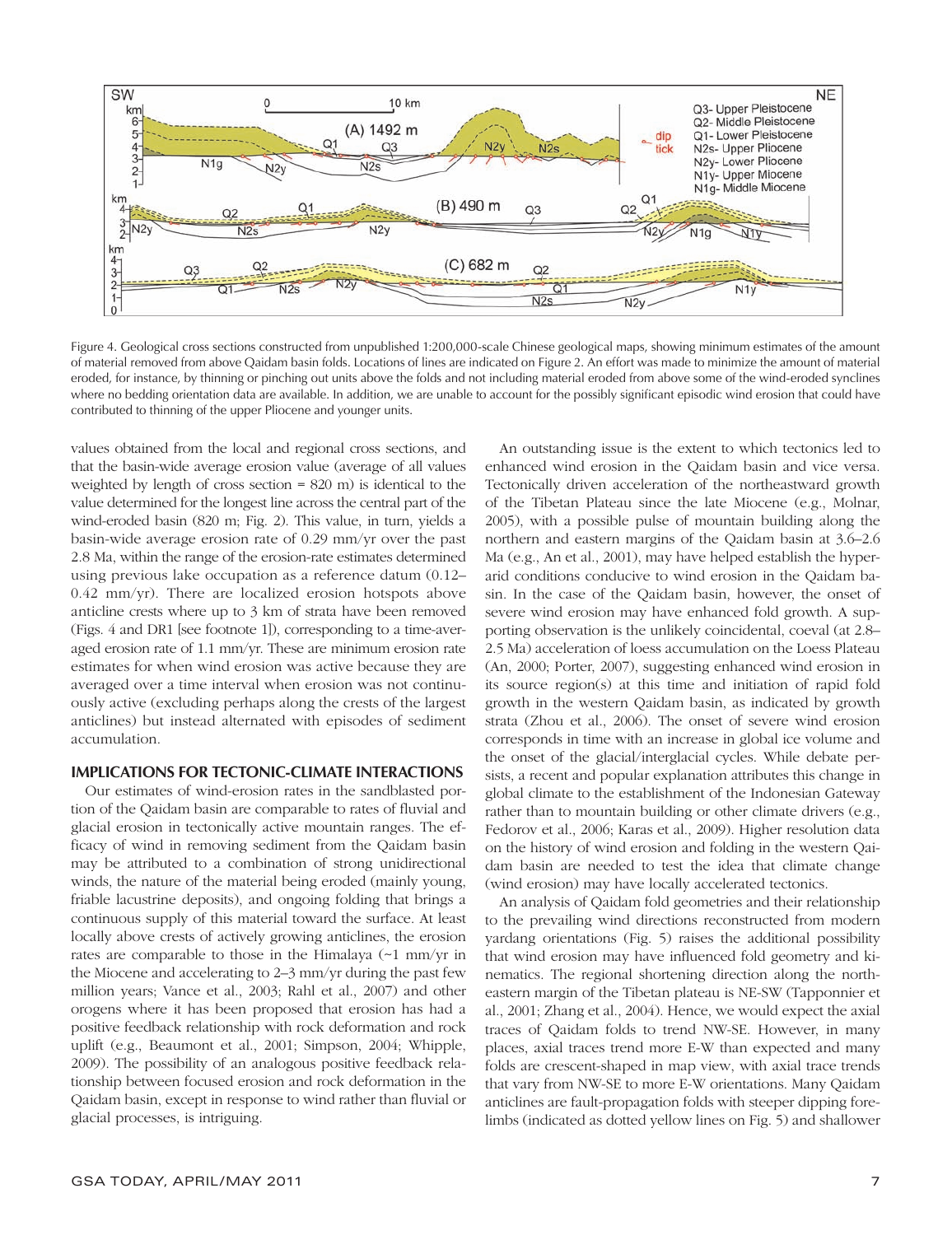

Figure 5. Landsat 7 image of the northwestern Qaidam basin (location shown on Fig. 2A). White arrows—prevailing wind direction during yardang development; yellow lines—axial traces of fault-propagation anticlines; yellow dotted lines—steeper forelimbs of anticlines (perpendicular to propagation direction).

dipping backlimbs. For every anticline shown on Figure 5, the forelimbs are located on the northern sides of the axial traces, indicating that the anticlines are propagating northward to northeastward, roughly in the up-wind direction. The latter observation may be fortuitous; the fold geometries may be controlled by reactivation or inversion of preexisting south- to southwest-dipping faults in the underlying basement. However, we raise another possibility that northerly to northwesterly winds caused more erosion on the northern forelimbs, where winds were forced to move up and over the anticlines, relative to the backlimbs. This enhancement of erosion along the northern forelimbs might have facilitated northward fault propagation, which in turn would create a topographically more abrupt forelimb that would further enhance and localize wind erosion. In essence, we suggest that the crescent-shaped geometries in map view and northward propagation direction of Qaidam folds may be a consequence of the superposition of the regional tectonic compressive stress in the NE-SW direction and stresses related to spatially non-uniform erosional unloading by wind.

# **IMPLICATIONS FOR PALEOCLIMATE AND SOURCE OF LOESS PLATEAU**

The estimated volume of material removed from the Qaidam basin by wind is  $3.2 \times 10^4$  km<sup>3</sup> (basin average erosion estimate of 820 m  $\times$  modern yardang area of 3.88  $\times$  10<sup>4</sup> km<sup>2</sup>), equivalent to more than half of the total volume of Loess Plateau deposits (Porter, 2007; average thickness of  $150 \text{ m} \times \text{area} = 6.0 \times 10^4 \text{ km}^3$ ). The dominantly lacustrine strata removed from the Qaidam basin includes abundant silt and sand, and thus could be a source for the relatively coarse loess deposits of the Loess Plateau. The proportion of wind-eroded material that may have been redistributed to and stored within the eastern Qaidam basin is unknown. Nevertheless, this volume comparison combined with the northwesterly to westerly wind pattern in the Qaidam basin (Fig. 2) and the downwind position of the Loess Plateau warrant reconsideration of a source-sink relationship between the two (e.g., Bowler et al., 1987).

There are two major arguments challenging this proposition and that have strongly influenced current thinking. First, the bulk of central Asian dust entrained into the atmosphere by

low-level wind storms during the past ~50 years of monitoring was sourced from the Gobi and adjacent sand deserts, as well as the Tarim basin (Taklimakan Desert) (Zhang et al., 2003a, 2003b; Sun et al., 2008) (Fig. 1). In the modern winter to spring climate, the main axis of the polar jet stream is located over the Gobi region (Fig. 1; An, 2000)—the locus of modern dust storms. During glacial and stadial periods, global climate models suggest that the main axes of the high-level westerlies in both the northern and southern hemispheres shift ≥10° in latitude toward the equator as a consequence of a decreased thermal contrast in the middle of the atmosphere (Yin, 2005; Williams and Bryan, 2006; Toggweiler and Russell, 2008). This places the main axis of the jet stream directly over the Qaidam basin (Fig. 1) during glacial and stadial periods, when we propose that wind erosion was most severe.

Second, the spatial variations in thickness (and grain size, which scales positively with thickness) of Loess Plateau deposits (Fig. 6A) (Zhang et al., 1999; Han et al., 2007) have been widely interpreted to support the hypothesis that modern conditions of loess transport by low-level northerly and northwesterly winds are applicable throughout the Pliocene-Quaternary. However, we show here using numerical models of dust transport that the spatial variations in thickness are consistent with westerly winds and a Qaidam basin source.

Atmospheric transport of particulate matter can be modeled as a combination of turbulent diffusion, downwind advection, and gravitational settling. Figures 6B and 6C illustrate deposition maps corresponding to steady-state advection-diffusionsettling models for dust emanating from an elevated (1500 m) point source located above the westernmost edge of the Loess Plateau. The source is elevated because the dust emanating out of the wind pass of the Qaidam basin is located 1500 m higher than the Loess Plateau. Additional model parameters include the mean wind velocity  $u$  (~10 m/s), the Rouse number  $v$ (~0.3), and the turbulent diffusivity (which varies with elevation in the model, but at the source elevation of 1500 m above the substrate it has a value of  $\sim 100 \text{ m}^2/\text{s}$ ; see supplemental data text [footnote 1] for model details).

Model results are shown in Figure 6B for the reference case of  $u = 10 \text{ m/s}, v = 0.3$ , and  $K_z(b) = K_x = 100 \text{ m}^2/\text{s}$ . The value of the source emission rate was scaled to match the observed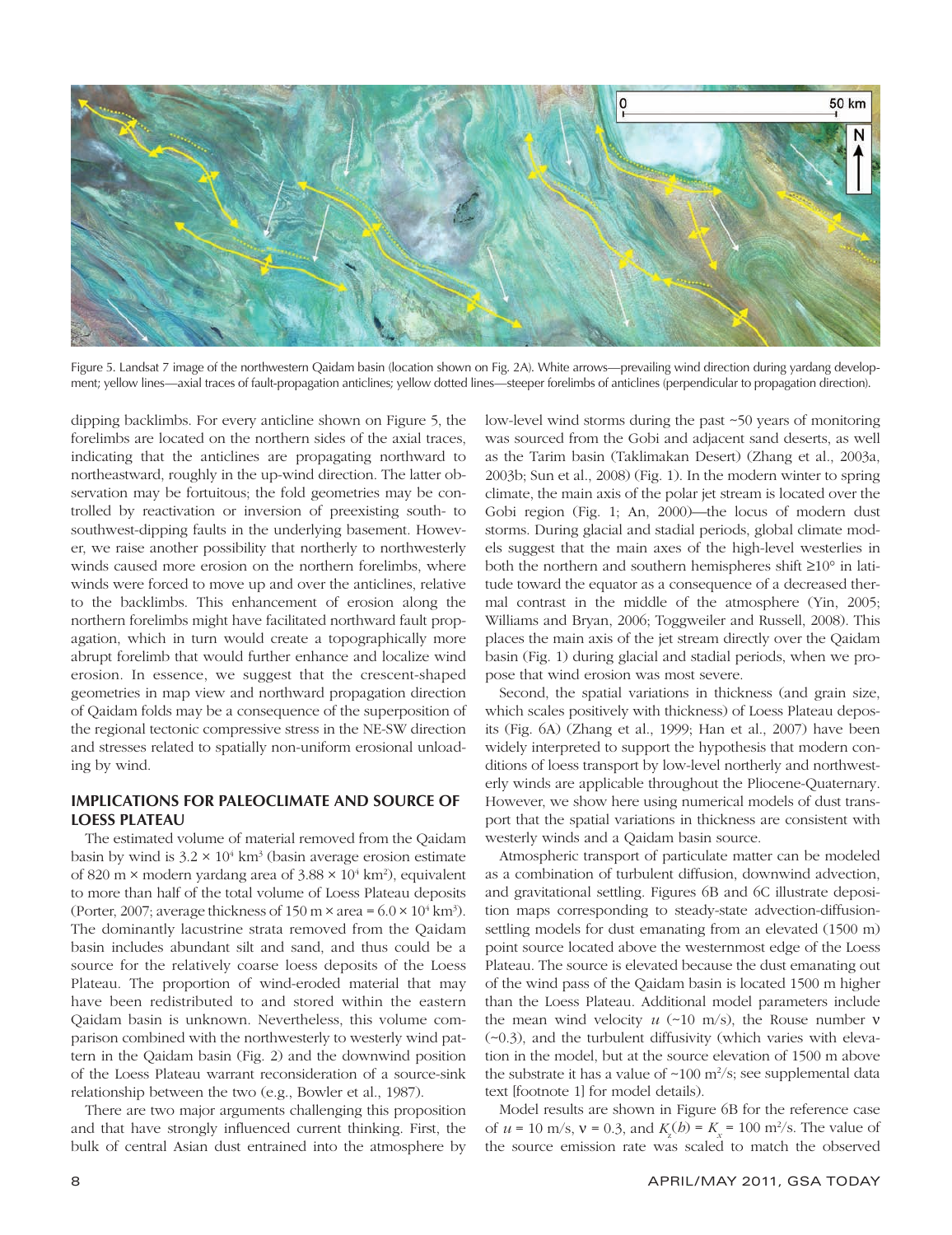maximum thickness of deposits in the Loess Plateau. The basis for this scaling is the similar order of the estimated volume of material eroded from the Qaidam basin and the volume of deposits in the Loess Plateau. For dust particles fine enough to be suspended in the atmosphere (i.e., ν significantly <1), the model results scale with the parameter  $h^2 u / K_z(h)$  (where *h* is the source elevation above the substrate), which has units of length. For the reference case (Fig. 6B),  $h^2 u / K_z(h) = 225$  km. This value represents the distance between the point source location and the distance downwind from the source where the highest dust deposition rates are predicted. The observed pattern of loess thickness (Fig. 6A) corresponds quite closely with the predicted pattern. The sensitivity of dust deposition patterns corresponding to different values of  $u$  and  $K_z(h)$  can be determined by calculating  $b^2 u / K_z(b)$  and stretching or contracting the downwind deposition patterns linearly relative to the reference case value of 225 km. For a range of reasonable *u* and  $K_z(b)$  values (i.e.,  $u = 5{\text -}15$  m/s,  $K_z(b) = 50{\text -}150$  m<sup>2</sup>/s), the downwind distance of the deposition "hotspot" varies within a range of 75 to 675 km.

Additional model details (including the justification and effects of the N-S wind velocity gradient included in Fig. 6C) are given in the supplemental data text (see footnote 1). Additional, second-order differences between model results and observed thickness may be explained by our hypothesis that dust is largely sourced from the Gobi region during interglacial and interstadial periods. However, since dust fluxes were 2–3 times greater during glacial episodes compared to interglacial episodes (Rea, 1994), in terms of volume percent, the Qaidam basin is likely the dominant source of loess to the Loess Plateau. Furthermore, our modeling work suggests that the turbulent dispersion of dust in the atmosphere promotes loess depozones that are larger in spatial extent than their source regions. As such, it is difficult to envision a scenario in which dust from the Gobi, Taklimakan, and other deserts of northern China and southern Mongolia (an area thousands of kilometers in extent) could have been concentrated into the much smaller area defined by the thickest (>100 m) deposits of the Loess Plateau.

## **CONCLUSIONS**

The western Qaidam basin exposes enormous fields of yardangs sculpted by northwesterly to westerly winds in actively folding sedimentary strata. Emerging stratigraphic evidence suggests that the western Qaidam basin underwent alternating episodes of lacustrine deposition and wind erosion since the late Pliocene, which we hypothesize were in phase with episodes of paleosol formation and loess accumulation, respectively, in Loess Plateau deposits. Cross sections show that hundreds to thousands of meters of vertical strata have been removed from above Qaidam basin folds since 2.8 Ma, when the rate of fold growth accelerated. Given the prevalence of closed-basin conditions since at least the Pliocene, this material must have been transported out of the western Qaidam basin by wind. When active, wind erosion occurred at substantial rates (>0.12 mm/yr), particularly above anticline crests (>1 mm/ yr). The coeval acceleration at 2.8–2.5 Ma of Qaidam basin fold growth and wind erosion in central Asia, and the crescentshaped map patterns and consistently up-wind propagation



Figure 6. (A) Shaded relief topography of Loess Plateau with loess thickness contours superimposed (Nugteren and Vandenberghe, 2004). (B) Color map of predicted loess thickness for reference case solution. (C) Color map of predicted loess thickness with north-south wind velocity gradient included; otherwise, this model result corresponds to same parameters as in (B).

directions of Qaidam basin anticlines, raise the intriguing possibility that wind erosion enhanced and altered the kinematics of fold growth. We hypothesize that severe wind erosion in the Qaidam basin was mostly active during glacial and stadial periods when central Asia was drier and the main axes of the polar jet streams shifted toward the equator. The latter, in turn, shifted the source of Loess Plateau deposits from the Gobi and adjacent sand deserts (during interglacial conditions like those of the modern) to the Qaidam region.

#### **ACKNOWLEDGMENTS**

We thank C. Chase, A. Cohen, J. Quade, J. Volkmer, and A. Yin for insightful discussions that helped refine our wind-erosion hypotheses. This manuscript also benefited from constructive suggestions and insightful comments by *GSA Today* science co-editor Stephen Johnston and reviewer An Zhisheng. Support for this research was provided by donors to the American Chemical Society Petroleum Research Fund (ACS PRF# 39376- G8) and a University of Arizona faculty small grant.

#### **REFERENCES CITED**

An, Z., 2000, The history and variability of the East Asian paleomonsoon climate: Quaternary Science Reviews, v. 19, p. 171–187.